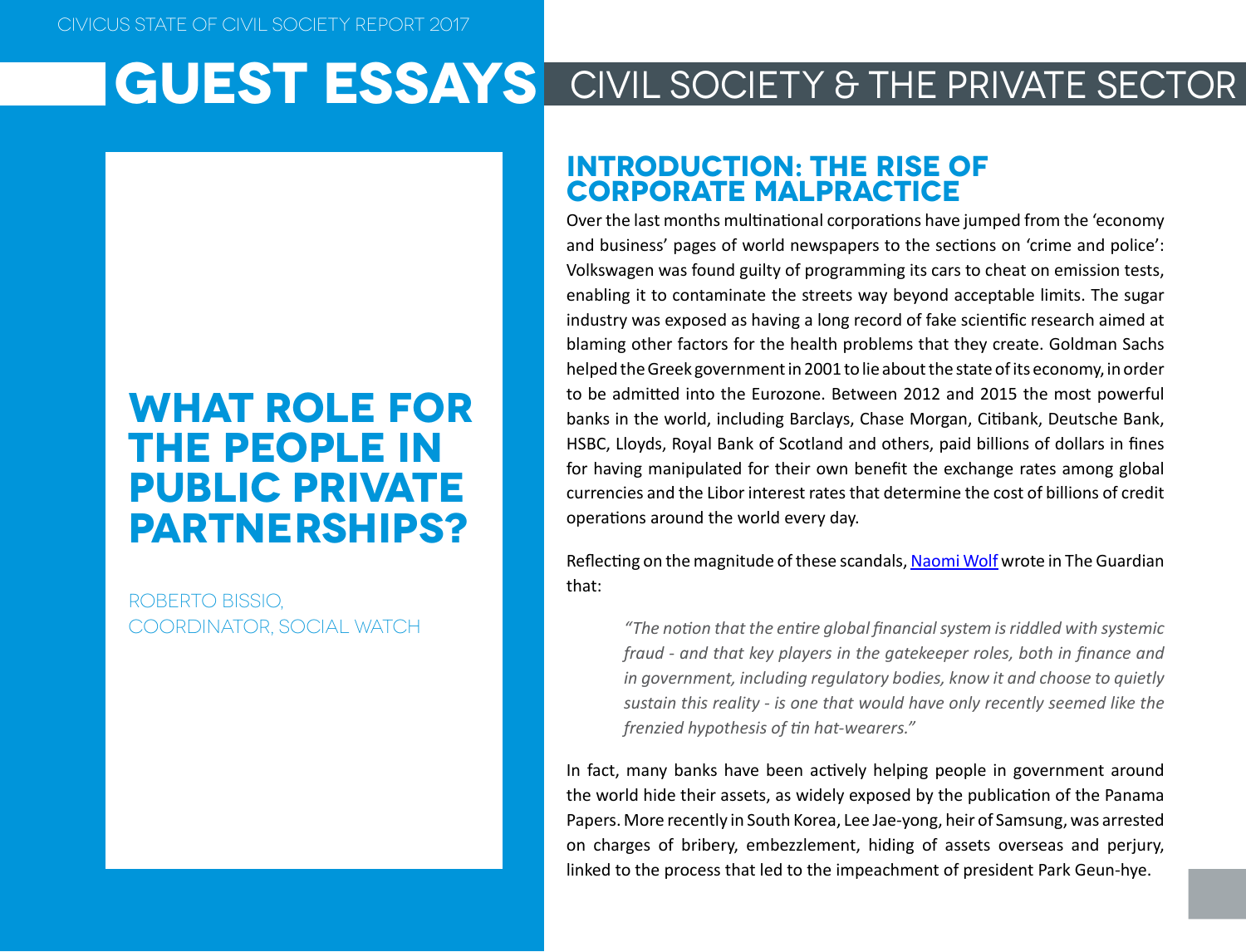The Report of the High Level Panel on Illicit Financial Flows from Africa, known as the [Mbeki Report](http://www.uneca.org/iff) after the Commission's chair, former South African president Thabo Mbeki, concluded in 2015 that US\$50 billion leaves the continent illegally every year, double the total Official Development Assistance (ODA) received by Africa. Contrary to public perception, the bulk of these illicit flows does not result from the actions of corrupt government figures, smugglers of arms or diamonds or drug traffic, although all of these obviously exist, but from tax-evading transfers originating from legally-established multinational corporations, particularly, but not exclusively, in the extractive sector.

Technology corporations such as Uber even went beyond operating without authorisation or openly against the law in many cities and developed a software known internally as Greyball to identify law enforcement officers and steer its drivers away from them.

### **The private sector, the UN and development**

Of course these are just some 'bad apples' and we should not assume that any business entity is guilty of misconduct until otherwise proven. Yet the epidemic proportions of bad-appleness, linked to the fact that when caught, executives largely get away with paying a fine and retiring with hefty pensions, frequently at the expense of their victims, may be one of the factors that is leading frustrated voters around the world to empower those that promise to 'drain the swamp'.

When it comes to the ambitious 2030 Agenda on Sustainable Development, the notoriously underfunded United Nations (UN) system, the multilateral development banks, and the donor countries that fund the UN and own the development banks, want to trust implementation to vague 'partnerships' with multinational corporations. Institutional hopes that business will come to the rescue seem so high that the UN General Assembly granted observer status to the International Chamber of Commerce (ICC) from 1 January 2017. This is the first time that a business organisation has obtained observer status at the UN General Assembly. So far, the list of organisations with observer status was mainly limited to non-UN-member states, such as the Holy See and the State of Palestine, and intergovernmental organisations such as the African Union and the Organisation for Economic Co-operation and Development (OECD). Trade unions and civil society organisations (CSOs) do not have such status.

The government of France justified this resolution on the grounds that:

*"The private sector can bring key resources to the fore - knowledge, expertise, access and reach - that are often critical in order to advance United Nations Goals."*

While money is not mentioned as a resource to be contributed, it is clear that the expectation is there: in 2014, when the new development agenda of the UN was still being discussed, the then UN Secretary-General Ban Ki-moon proposed the creation of a:

*"…partnership facility to coordinate (and officialize) existing partnerships with the private sector (corporations, private foundations and civil*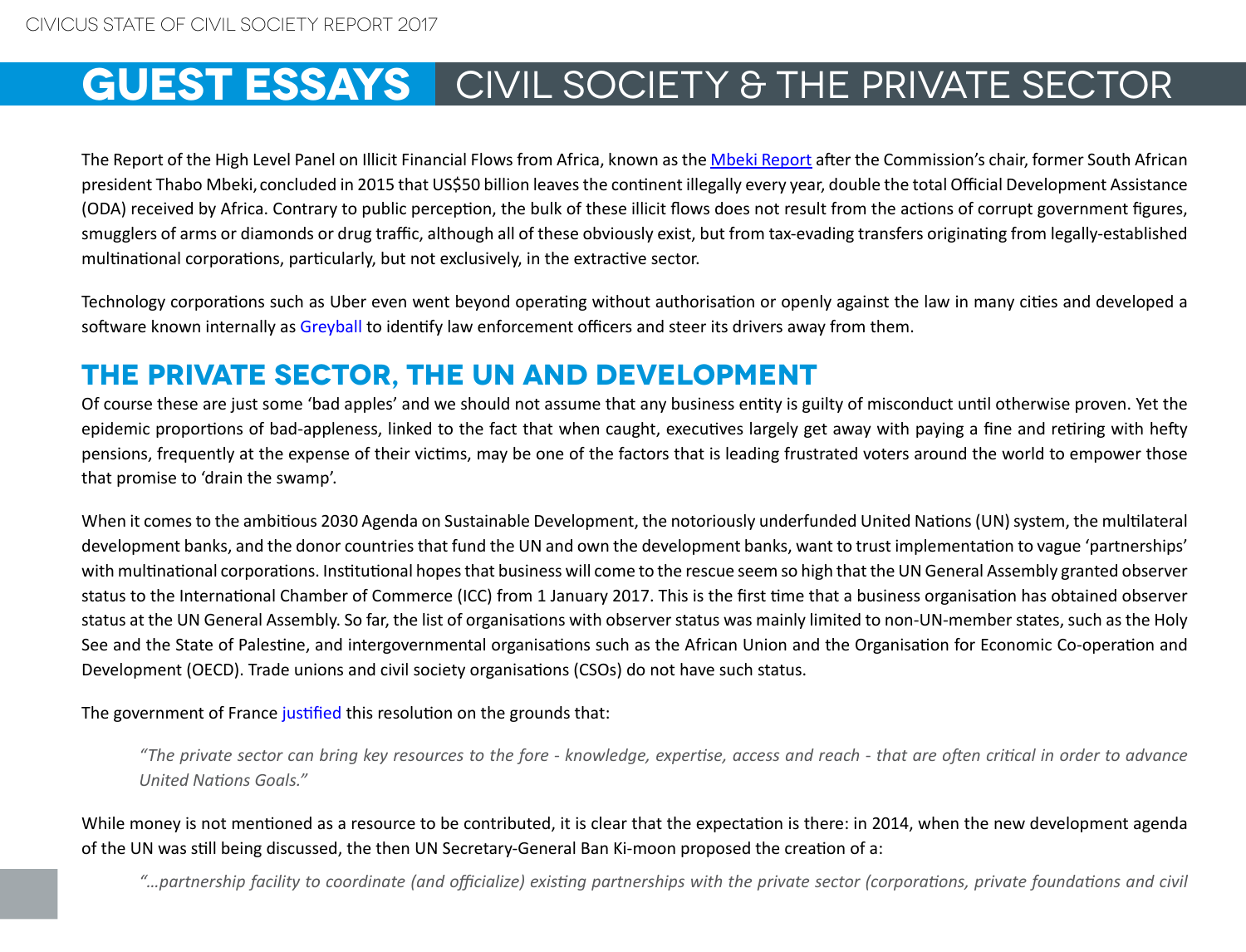*society organizations) and encourage new ones" to "significantly increase existing resources and expand the effectiveness of their use," globally and in developing countries.*<sup>1</sup>

The initiatives to be formalised included Education First, Every Woman, Every Child and Sustainable Energy for All, and several more. The official press releases are very optimistic. Every Woman, Every Child has purportedly 'delivered' US\$10 billion, and Sustainable Energy for All saw pledges of US\$50 billion in 2013, its first year. These amounts are impressive, considering that the total ODA of the richest countries is about US\$100 billion dollars a year, and is falling.

However, what these numbers actually mean is not easy to figure out, as they only add up 'commitments' that in most cases extend over several years, sometimes decades into the future. These grants, and often also loans, are not received or controlled by any UN agency or developing country governments. There is no demonstrated additionality to ODA and other financial commitments made in inter-governmental fora. Nor is there any proof that those monies add to what those involved would have disbursed independent of any new initiatives. Ultimately the proposal was withdrawn by Ban Ki-moon, when it became clear that it was not supported by key governments from the global north and south that demanded more transparency and oversight.

Those partnerships are not a new idea. In 1998 the UN Development Programme (UNDP) launched a Global Sustainable Development Facility, which aimed to:<sup>2</sup>

*"…create sustainable economic growth and allow the private sector to prosper through the inclusion of two billion new people in the global economy."*

Then UNDP Administrator Gus Speth used to describe the partnership with the formula 2B4M:2020 - two billion people for the market by 2020. Fifteen multinationals paid US\$50,000 each to be listed as co-sponsors. In response, more than a hundred CSOs signed a public letter to Speth and then Secretary-General Kofi Annan arguing that:<sup>3</sup>

*"The growing concentration of wealth and power in the hands of fundamentally undemocratic global corporations and other institutions of globalisation clashes with the overriding purpose of the United Nations to enhance human dignity and the capacity for self-governance."*

Mark Malloch-Brown, who succeeded Gus Speth in 1999 in the middle of this debate, immediately dropped the initiative and appointed many of the signatories of the letter to serve in the first Civil Society Advisory Committee to the UNDP Administrator.4

1 The proposal by Ban Ki-moon to create a "partnership facility" was included in page 66 of the '[Proposed programme budget for](http://www.un.org/ga/search/view_doc.asp?symbol=A/68/6(SECT.1-36))  [the biennium 2014-2015',](http://www.un.org/ga/search/view_doc.asp?symbol=A/68/6(SECT.1-36)) a UN General Assembly Document.

2 'The Global Sustainable Development Facility: 2B2M', internal document, UN Development Programme, New York, July 1998, quoted by Joshua Karliner, 'Co-opting the UN', The Ecologist, Vol. 29, No. 5, August-September 1999.

3 Ibid.

4 The author was a member of the committee.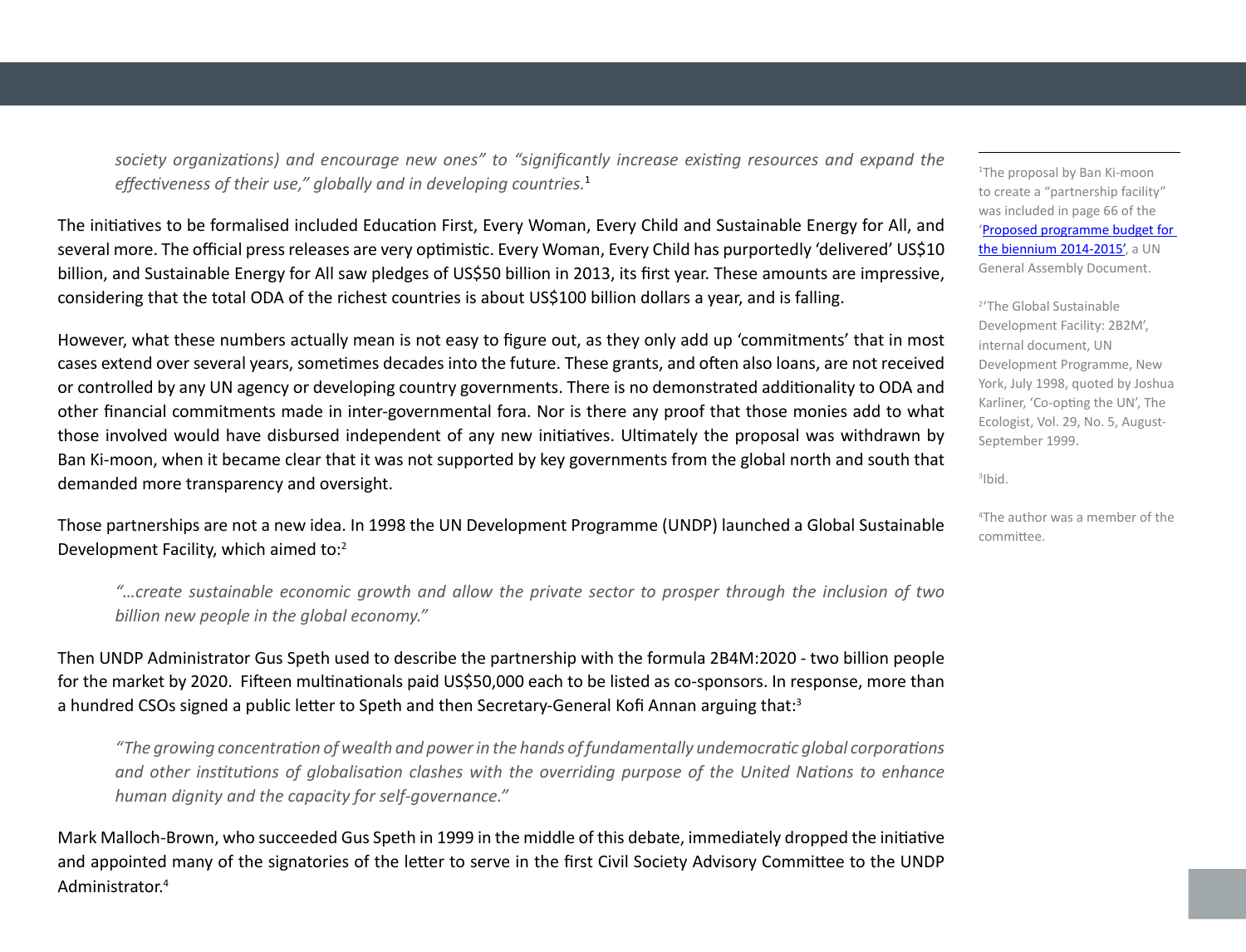Now, at a time when many global north countries have suffered recession and have cut their ODA budgets, the idea of a UN-related facility based on corporate contributions has resurfaced. It may seem obvious and reasonable to use private philanthropy funds to complement declining ODA. However, an alliance of civil society networks [warned](https://www.reflectiongroup.org/sites/default/files/Misdirecting_finance_-_who_benefits.pdf) in 2013 about the possibility of precisely the opposite effect:

*"Contrary to the perception that leveraging actually draws in private resources to available public funds, increasingly it is about using public money (ODA) to cover the risks of private investment. Losses will be socialized while profits continue to be private - and too often untaxed. Recent experience in many countries shows that these 'innovative' mechanisms are often ineffective, poorly regulated, and can lead to corruption in borrowing and lending countries."*

By joining these initiatives, corporations may be winning direct access to ODA monies, with the argument of 'leveraging' them, and indirectly benefit from access to the procurement budgets in ODA recipient countries, to the detriment of local small and medium enterprises. Similarly, the agency of local civil society actors might suffer as only large, global CSOs specialising in service delivery may have access to these initiatives.

Several governments questioned the transparency and usefulness of the proposed partnership facility and it was never approved.

#### **Who do partnerships serve?**

In a pioneering study, 'Fit for Whose Purpose? Private funding and corporate influence at the United Nations', Barbara Adams and Jens Martens looked at the proliferation of 'partnerships' and concluded that:

*"They risk giving the UN stamp of approval and legitimacy to many initiatives not framed and shaped by UN values and standards of inclusiveness. These trends will not only continue to weaken global (economic) governance, they will endorse the replacement of a UN value-based framework for governance with a voluntary one, characterized by a hotchpotch of ad hoc deals that favour brand and image management over durable programmes that advance human rights and promote economic development founded on a true understanding of ecological sustainability."*

The official documents of the 2030 Agenda talk about "a revitalised Global Partnership for Sustainable Development." The term is in singular because it remits to the [Monterrey Declaration of 2002,](http://www.un.org/ga/search/view_doc.asp?symbol=A/68/6(SECT.1-36)) where as an outcome of the first UN conference on Financing for Development, states concluded that:

*"…achieving the internationally agreed development goals, including those contained in the Millennium Declaration, demands a new partnership between developed and developing countries."*

[Goal 17](http://www.un.org/sustainabledevelopment/globalpartnerships/) of the SDGs, which deals with implementing the other 16, wants to: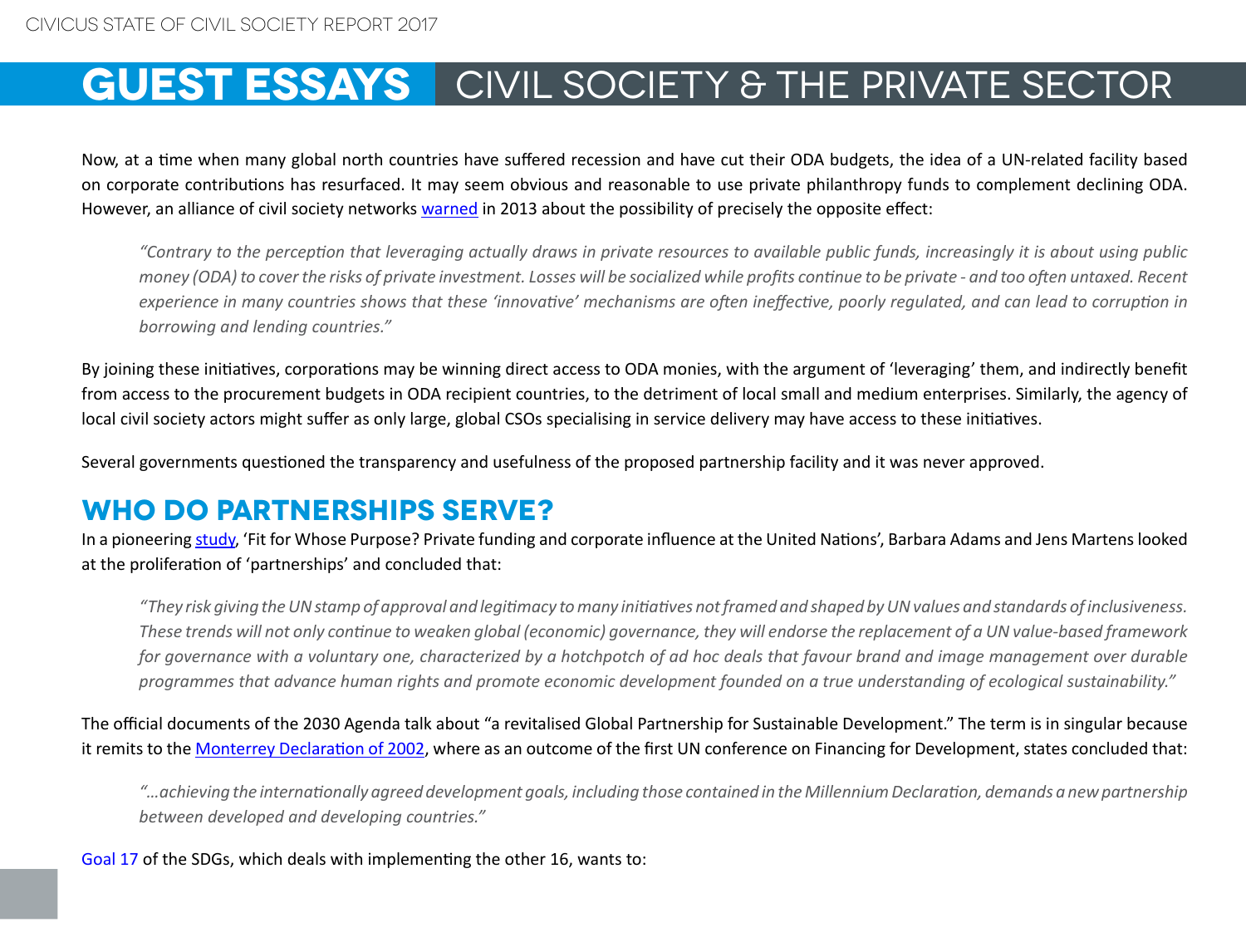*"…enhance" the partnership, "complemented by multi-stakeholder partnerships that mobilize and share knowledge, expertise, technology and financial resources."*

While the diplomats in New York were agreeing on different stakeholders "complementing" public efforts, the multilateral development banks, in April 2015, issued a [joint document](http://siteresources.worldbank.org/DEVCOMMINT/Documentation/23659446/DC2015-0002(E)FinancingforDevelopment.pdf) titled 'From Billions to Trillions: Transforming Development Finance', where they argue that "the best possible use" of the US\$135 billion in official grants for development is to leverage "the largest potential from private sector business, finance and investment," mainly into infrastructure, in a "trajectory from billions to trillions."5

That promise to multiply grant money by hundreds of thousands comes with the standard neoliberal macro policy advice to provide guarantees and subsidies for private investment, plus a change in the use and nature of public development grants, which now become public-private partnerships (PPPs). This offers a moral hazard, as losses and failures will be 'socialised' and covered with taxpayers' monies from donor and recipient countries, while the profits will only be in the hands of the investor.

PPPs are a 'buy now-pay later' form of procurement that usually cost more than any alternative, but are preferred by decision-makers because they conceal the generation of debt. They have frequently been associated with high-level corruption and inefficiency, and numerous studies quote PPPs as causing the financial crisis in Portugal and to some extent in Spain.

An expert group of the development directorate of the OECD specialised in investment [recently concluded](http://www.oecd.org/officialdocuments/publicdisplaydocumentpdf/?cote=DCD/WKP(2014)2/PROV&docLanguage=En) that:

*"Private participation in infrastructure can be complex, time consuming and subject to frequent renegotiation and restructuring. If certain modalities are hugely unsuccessful in OECD countries, they are unlikely to succeed in less developed countries where cost recovery is more difficult."*

Yet, with the support of the G20, the International Monetary Fund (IMF) and the multilateral development banks, PPPs have become more and more frequent and laws and constitutions in more then 150 countries have been changed or are being changed to make PPPs possible. Those changes include, in the case of international development agencies, changes in their information disclosure policy to defend the commercial interests of the private partners.

Some developed donors have started to 'leverage' their donations by channelling them to private investments, usually

5 Prepared jointly as a discussion note for the Development Committee by the African Development Bank, Asian Development Bank, European Bank for Reconstruction and Development, European Investment Bank, Inter-American Development Bank, International Monetary Fund and World Bank Group.